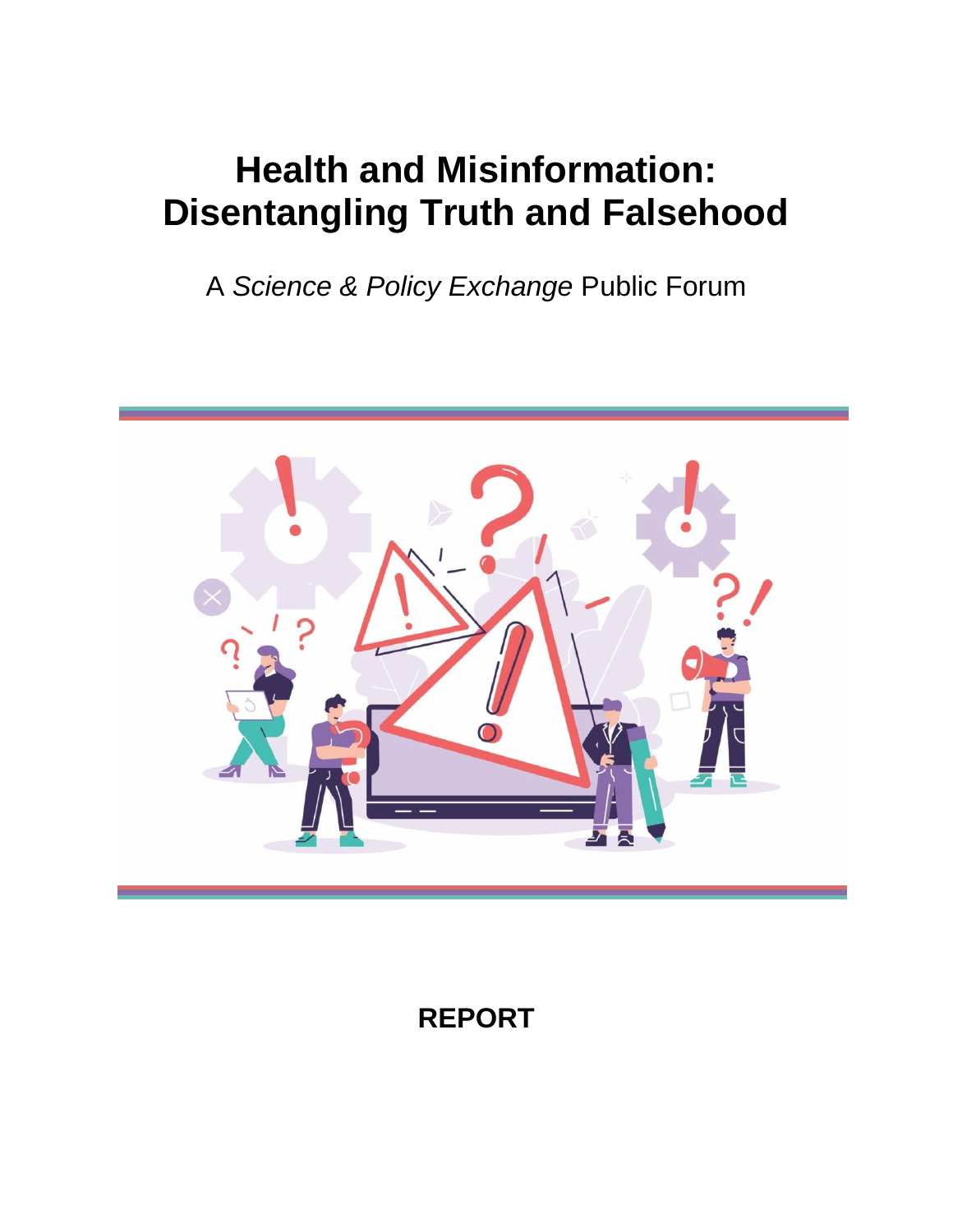*Science & Policy Exchange (SPE)* is a student led non-profit organization that aims to assemble students and leaders in government, industry, research, and the community for an exchange of ideas on science and policy issues. To learn more, visit: [http://www.sp-exchange.ca.](http://www.sp-exchange.ca/)

#### **Citation**

Health and Misinformation: Disentangling Truth and Falsehood. Science & Policy Exchange, Montreal. July 19, 2021.<https://www.sp-exchange.ca/reports>

#### **Contributors**

Sai Priya Anand, Emma Anderson, Saishree Badrinarayann, Jonathan Caballero, Maia Dakessian, Kaitlyn Easson, Alizee Gouronnec, Ed Jordan, Teresa Joseph, Paul MacKeiagan, Melina Papalampropoulou-Tsiridou & Momoko Ueda\*

\*All authors contributed equally to this work.

#### **Acknowledgements**

Science & Policy Exchange (SPE) is based in Tiohtiá:ke/Montreal, the traditional and unceded territory of the Kanien'keha:ka (Mohawk) - a place which has long served as a site of meeting and exchange amongst many First Nations including the Kanien'kehá:ka of the Haudenosaunee Confederacy (also referred to as the Iroquois or Six Nations Confederacy), Huron/Wendat, Abenaki, and Anishinaabeg. We further acknowledge the deep ties between colonialism and modern western science and research. At SPE, we strive to support indigenous students and researchers by actively reaching out to and working with the Indigenous STEMM community to collaboratively advocate for their inclusion in evidenceinformed decision-making.

In addition, we would like to thank our sponsors – the Canadian Institutes of Health Research (CIHR) and the Canadian Commission for the United Nations Educational, Scientific and Cultural Organization (CCUNESCO) – for their support of this event.

We are further grateful of SPE's executive committee for their contributions in their respective roles to the proper development of this project.

Finally, we would like to thank the forum's panelists, moderator, and attendees for their contributions to the thoughtful discussions that form the foundation of this report.



SCIENCE & POLICY EXCHANGE DIALOGUE SCIENCES & POLITIQUES





**United Nations** Educational, Scientific and **Cultural Organization** 





A video recording of the forum can be found on the **[Science &](https://www.youtube.com/watch?v=ZdhNrA4cX2A)  [Policy Exchange](https://www.youtube.com/watch?v=ZdhNrA4cX2A)  [YouTube](https://www.youtube.com/watch?v=ZdhNrA4cX2A)  [channel](https://www.youtube.com/watch?v=ZdhNrA4cX2A)**, and can be accessed directly with the QR code to the right.

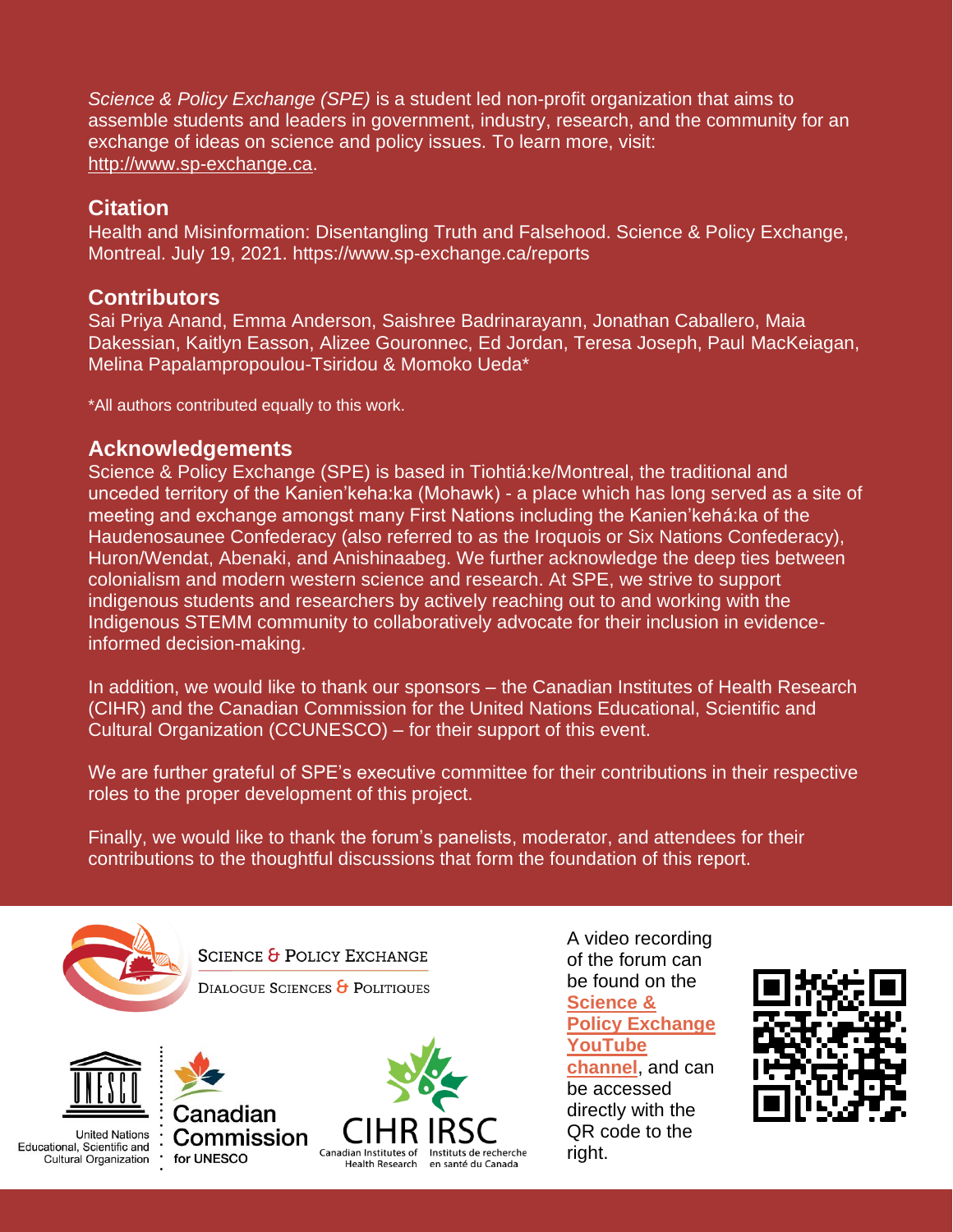

## **Executive Summary**

The internet and social media have increased the accessibility of health information but have also fostered the spread of potentially damaging health misinformation online, associated with risks at the personal and societal level. For individuals, it can be difficult to access accurate information, even when there is a genuine interest to do so. In addition, underdeveloped health literacy skills can impede the ability of individuals to assess the quality of information when it is found. The tendency of inaccurate - but emotionally impactful - information to viralize and reach wide audiences in short periods of time constitutes an additional risk for the spread of misinformation. At a societal level, misinformation can undermine public health initiatives, polarize public opinion, and reduce social cohesion. The present report summarizes an effort to better understand how and why misinformation spreads, and what can be done to promote access to accurate information and combat misinformation. Specifically, through the organization of a public forum with experts in science communication and information literacy applied to health contexts, we addressed the topic of misinformation by reviewing the factors that play a role in spreading it, contrasting the effectiveness of different approaches to promote access to accurate and reliable information, and delineating relevant recommendations and strategies that can potentially be useful from a public policy perspective.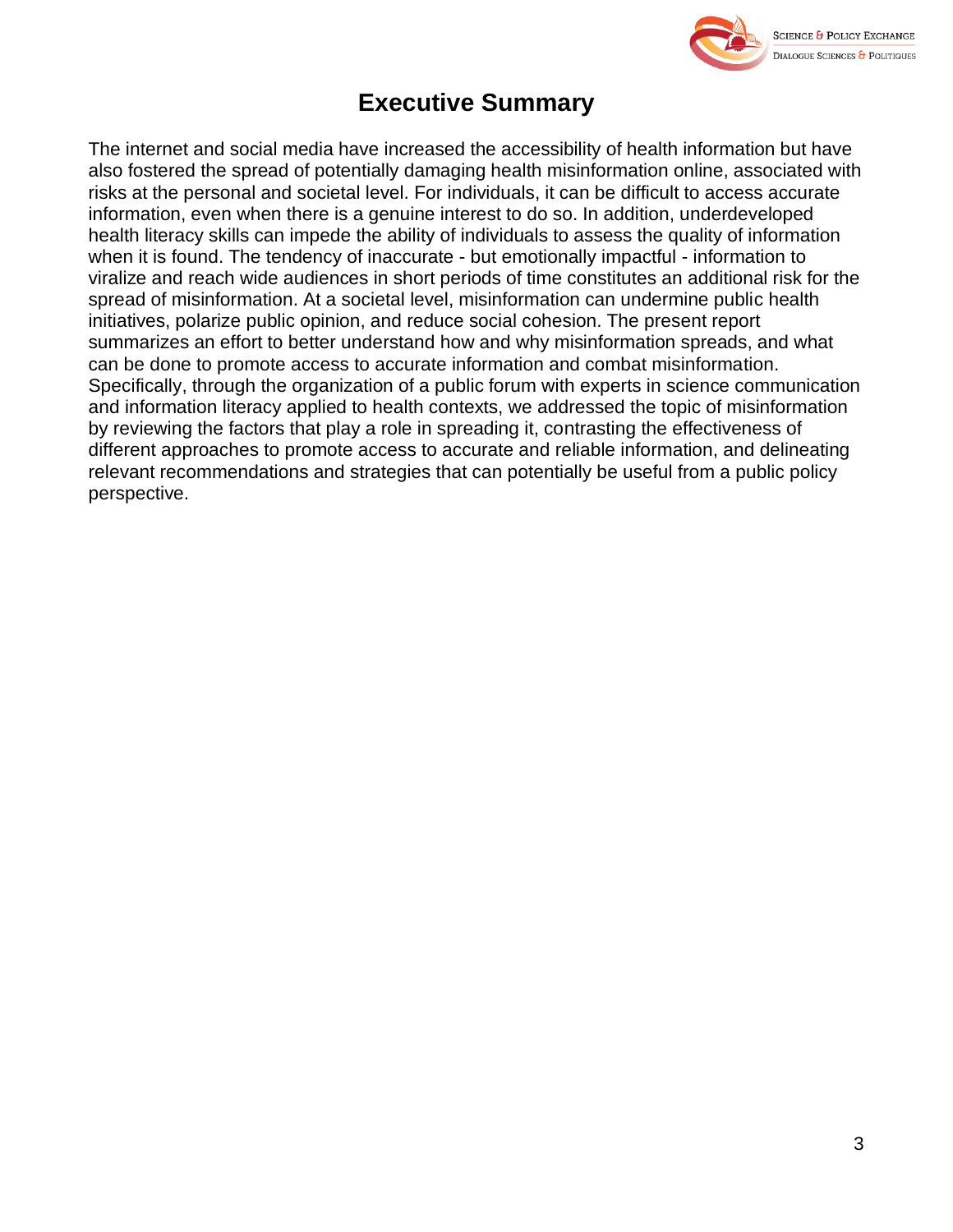

## **Background**

#### *Definition and Background*

**Health misinformation** is defined as "any health-related claim of fact that is false based on current scientific consensus" (Chou et al, 2020). The COVID-19 pandemic has highlighted the extent to which health misinformation impacts today's society. Increasingly, health information is becoming readily available online. Beyond this, the pandemic has also created an infodemic, where an excess of true and untrue information has made it difficult for people to find or distinguish reliable health information (World Health Organization, 2020). In fact, 96% of Canadians saw suspected COVID-19 misinformation online during the early months of the pandemic (Statistics Canada, 2021). The spread of misinformation costs lives by undermining public health initiatives designed to limit disease spread, such as mask mandates, quarantines, and vaccine campaigns. Furthermore, misinformation can polarize public opinion, causing increases in hate speech and risk of conflict and reducing social cohesion (Spring, 2020).

Though important, combating misinformation is not easy. Brandolini's law suggests that the energy necessary for refuting misinformation is an order of magnitude bigger than that needed to produce it (Wlliamson, 2016). It is not feasible for science communicators to find and shut down the primary sources of misinformation. Instead, it is more practical to target the uptake and spread (i.e., the secondary sources) of misinformation.

#### *Motivation for Organizing the Forum*

Science & Policy Exchange has a proven record for providing a platform to promote meaningful discourse between stakeholders on a broad spectrum of science policy issues. In this occasion, as part of the project *"Innovative healthcare for an older Canada: a public forum series on the science and policy of healthy aging"*, supported by a Planning & Dissemination Grant from the Canadian Institutes of Health Research (CIHR), we addressed the topic of Misinformation in health contexts, whose relevance has been brought to the forefront in society as a result of the COVID-19 pandemic.

The topic of misinformation, however, is not new. It has been relevant and important before the COVID-19 crisis, and it will continue to be in the years to come. With the increased use of the internet and social media, and because of its accessibility and immediacy to consume and share information, the risk of exposure to inaccurate information increases. This is particularly risky for individuals who may lack adequate information literacy skills, which allow for critical assessment of the veracity of information. An additional risk is the tendency of emotionally impactful misinformation to viralize and reach wide audiences in short periods of time. This calls for organized efforts to understand better how misinformation spreads, why it can be appealing, and what approaches can promote access to higher-quality, accurate information. Particularly when it relates to critical areas of life, such as health, which ultimately can impact public health and society at large.

To address these topics, *Science & Policy Exchange* held a public forum involving experts in science communication and information literacy applied to health-related contexts.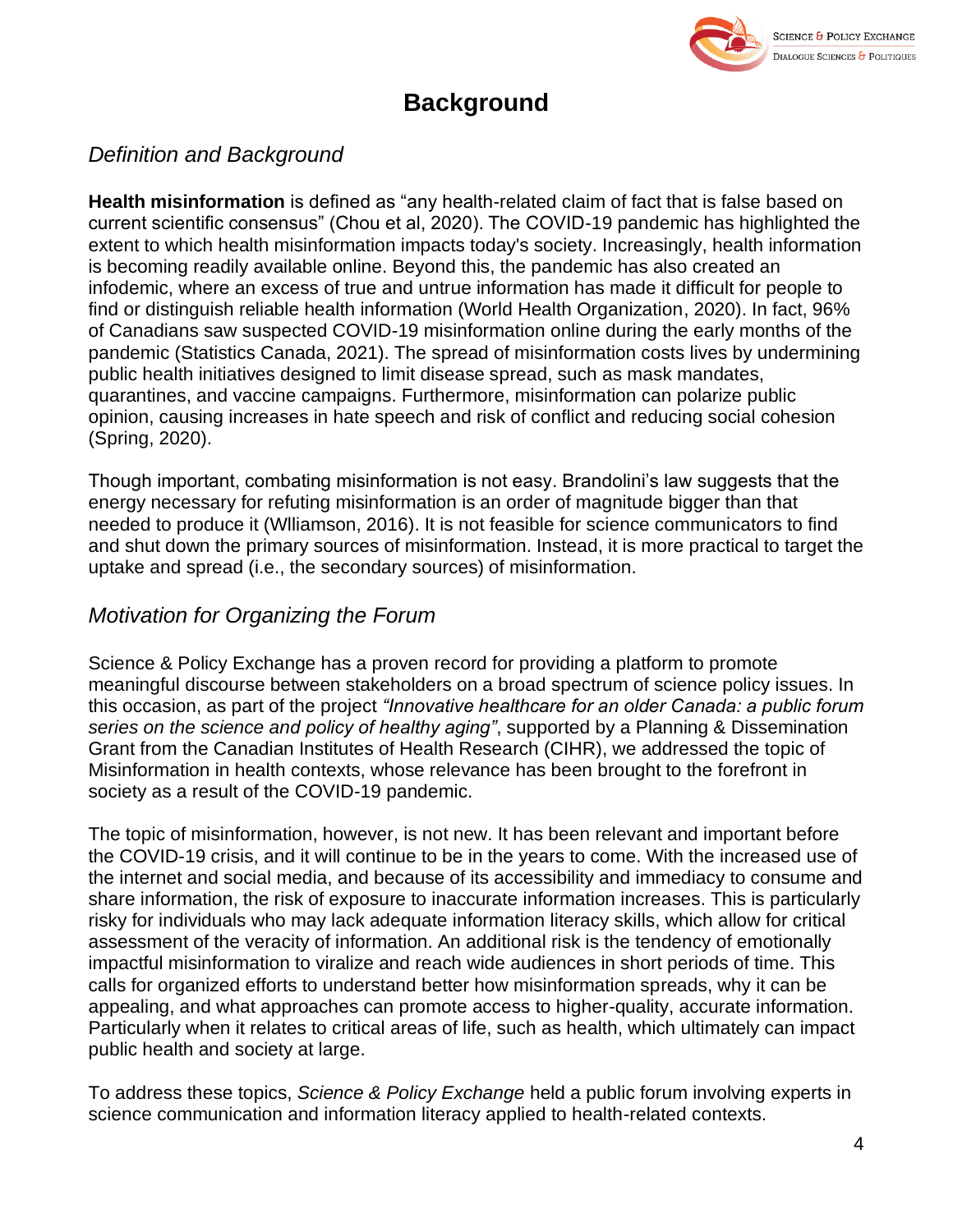

#### *Panelist Biographies*

**Olivier Bernard** is a science communication expert and speaks frequently about fighting health misinformation. Olivier completed his B.Pharm. and M.Sc. in pharmacogenetics at Université Laval and currently works as a pharmacist and science communicator.

**Vera Granikov** is a PhD candidate at the School of Information Studies at McGill University, exploring the role of collaboration in keeping up to date with the latest information. Vera is also a Research-Embedded Information Specialist and a Research Coordinator with the Quebec-SPOR SUPPORT Unit at the Department of Family Medicine (McGill University). She completed her Master of Library and Information Science in knowledge management and her B.A. in English at McGill University.

**Fatima Tokhmafshan** is a geneticist at the Research Institute of the McGill University Health Centre, specializing in child health. Fatima completed her B.Sc. in Biology at York University and her M.Sc. in Human Genetics at McGill University. She is the communications and research lead for COVID-19 Resources Canada, and member of the steering committee for ScienceUpFirst Initiative.

#### *Moderator Biography*

**Alexandra Gellé** is a Ph.D. researcher at McGill University in the department of Chemistry. She obtained her B.Sc. from Université de Montréal. Alexandra is also involved in science communication as the president of Pint of Science Canada.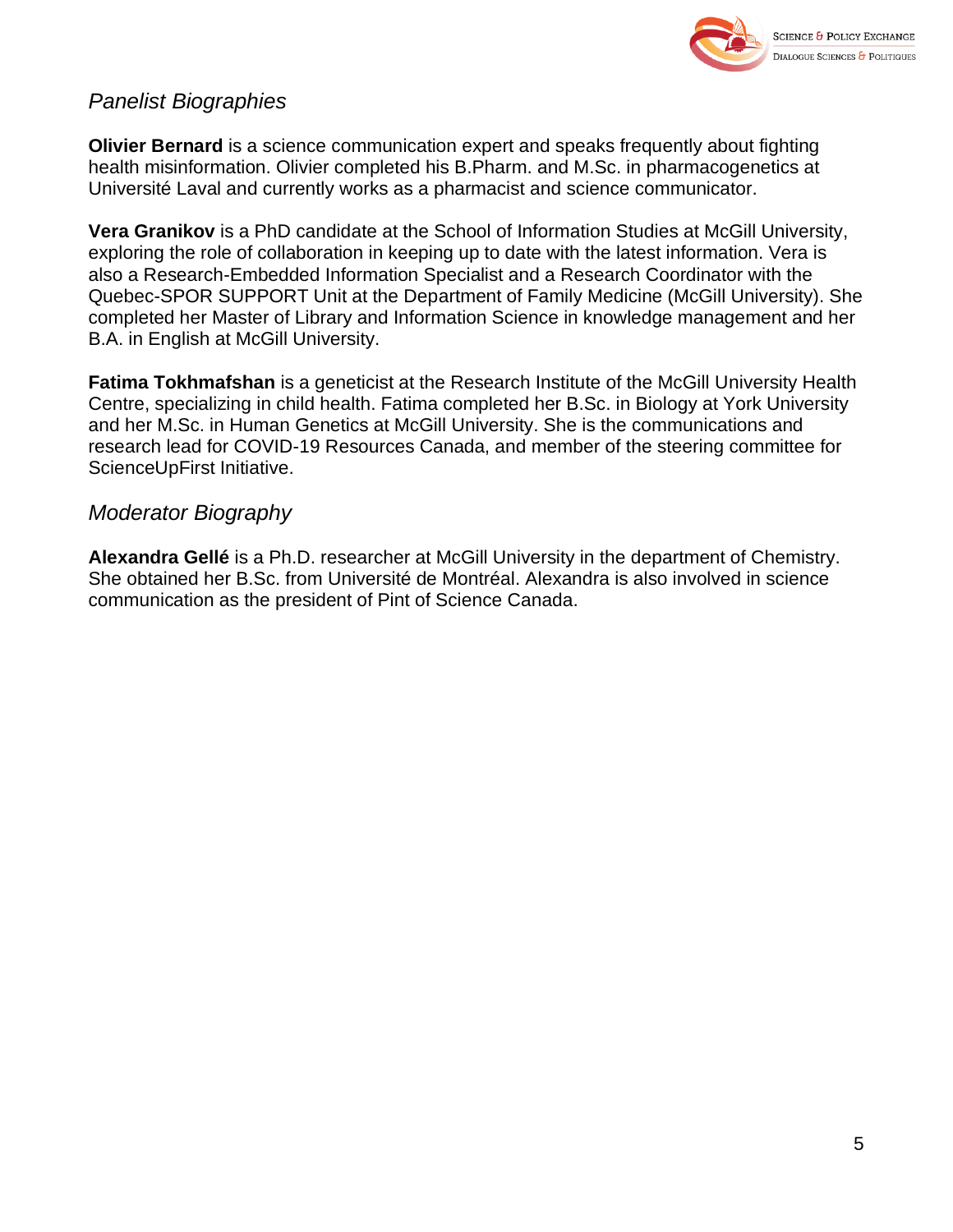

## **The Roots of Health Misinformation**

The panelists highlighted many factors that cause and reinforce the uptake of misinformation. Understanding these factors is integral to combating misinformation for individuals, science communicators, and organizations.

#### *Misconceptions of the Uptake of Health Misinformation*

According to Oliver Bernard, the persistence of the knowledge deficit model in science communication undermines efforts to tackle misinformation. The knowledge deficit model assumes that public ignorance and mistrust in science is from a lack of knowledge and can be remedied by providing more information. However, this model assumes that individuals interpret information rationally and objectively, which is often not the case. Empirical research has shown that public communication of science is much more complex (e.g., Davies, 2008; Sturgis & Allum, 2004; Yeo et al., 2015). Individuals often process information using motivated reasoning instead of rational thought; in other words, we do not look for accurate answers, but instead look for answers that conform to our beliefs. For example, political belief, rather than knowledge, is the biggest predictor of climate change denial (Pew Research Center, 2016). When science communicators rely solely on the knowledge deficit model, they fail to recognize that most scientific debates are emotional rather than rational, requiring different communication strategies. Despite its flaws, the knowledge deficit model is persistent due to a lack of public communication training for scientists, institutional structures, and the simplicity of the model for policy design (Sims et al., 2016). A shift away from the knowledge deficit model is needed to combat misinformation and improve health literacy.

#### *Health Literacy*

Panelists Fatima Tokhmashan and Vera Granikov emphasized the importance of health literacy in identifying and combating misinformation. In formal terms, health literacy can be defined as "the ability to access, comprehend, evaluate and communicate information as a way to promote, maintain and improve health in a variety of settings across the life-course" (Zumbo et al, 2006). In other words, misinformation cannot be countered by simply providing people with more information; individuals must also be empowered with the required critical thinking and analysis skills to understand and evaluate the new information so that they can identify both reliable information and misinformation. Health literacy has become increasingly important in the context of the COVID-19 health crisis, required to navigate the so-called infodemic of misinformation that has accompanied the pandemic.

Health literacy is currently a challenge for many Canadians: approximately 60% of adult Canadians are unable to obtain, understand, and act upon health information (Murray et al., 2008). Across the country, there is regional variance in health literacy levels, linked to the demographics of the various provinces and territories and the resources that are available to their populations. For example, digital inequity in remote regions such as Nunavut may have a negative impact on health literacy. Health literacy is also approximately 20% lower in Canadian immigrants, potentially linked to systemic language and culture barriers and discrimination (Ng & Omariba, 2014).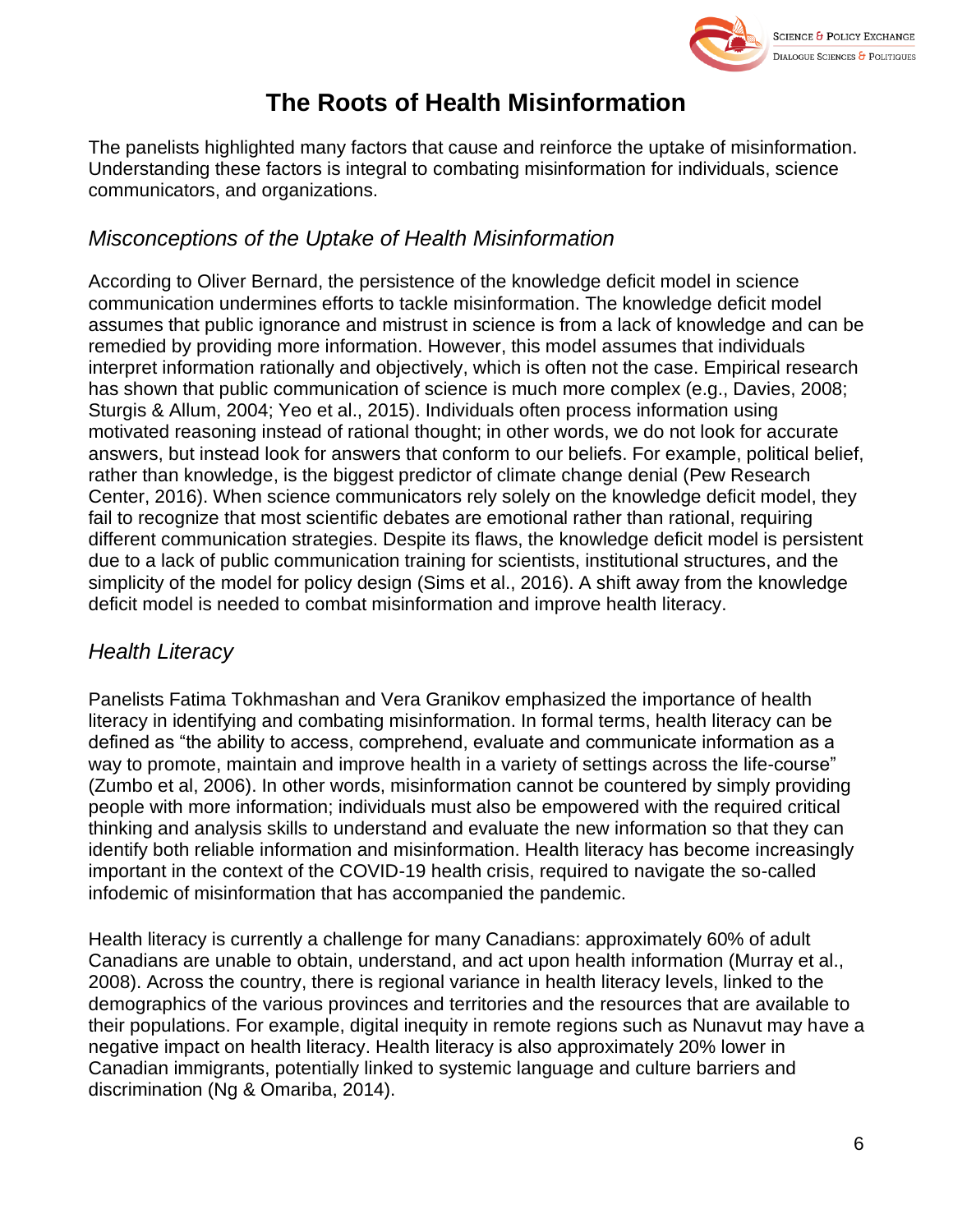

While health literacy does tend to improve with increasing formal education (Rootman & Gordon-El-Bihbety, 2008), it is also important to note that not all scientists have health literacy and science communication skills. While scientists may be highly skilled at performing research and understanding information within their own field, they may not be able to accurately and effectively communicate scientific information, particularly from other scientific fields, to the general public, creating another potential source of unintentional misinformation.

In addition to their utility in identifying misinformation, healthy literacy strategies have the potential to effectively combat misinformation. Fatima Tokhmashan particularly emphasized the importance of making finding credible sources of information easy and communicating scientific information in a way that promotes an understanding of the process of science, including the uncertainty that inherently accompanies it. Mobilizing the public health majority, including grassroots initiatives, is also key in countering online misinformation, with a focus on inclusive initiatives through the alignment of culture, context, and identity. Other relevant strategies include inducing skepticism towards agents of misinformation; partnering with influencers and public figures to promote reliable information and combat conspiracy theories; and proactively monitoring, flagging, downranking, and removing content or accounts to promote misinformation.

#### *The Spread of Online Misinformation on Social Media Platforms*

Vera Granikov strives to better understand how people use the information that they are given and how trustworthy information is disseminated. She discussed how citizens need to be better prepared to sift through information and be able to distinguish between trustworthy information and misinformation. The COVID-19 pandemic highlighted the complexity of health information and how society is not well equipped to deal with the overload of information from scientific communities. Information is changing quickly, is hard to understand, and is sometimes incorrect, which is harmful.

#### *"Misinformation seems to be airborne and, like a mask, we need to filter what information we consume and share."*

Vera's research team studies individuals' experiences with online health information and has developed websites, such as [Online Health Information Aid](https://www.healthsanteinfo.ca/) & [Understanding Research,](https://osf.io/p4bsy/) that teach people to critically search information online and critically think about the information that they consume. These websites also try to explain the process of science and health research, explaining what the scientific method is in easy to understand language.

Vera also highlighted the importance of pausing and questioning online information before we share it with our social networks. This pause gives time to digest and reflect to understand how accurate the information is and if it should be shared. The University of Regina published a study describing the concept of a "nudge" to prompt this type of reflection (Pennycook et al., 2020). This study explains that people want to share accurate information, but don't often think about accuracy at the moment of sharing. However, when they were nudged with a questionnaire asking about the accuracy of the information, the quality of information dissemination improved.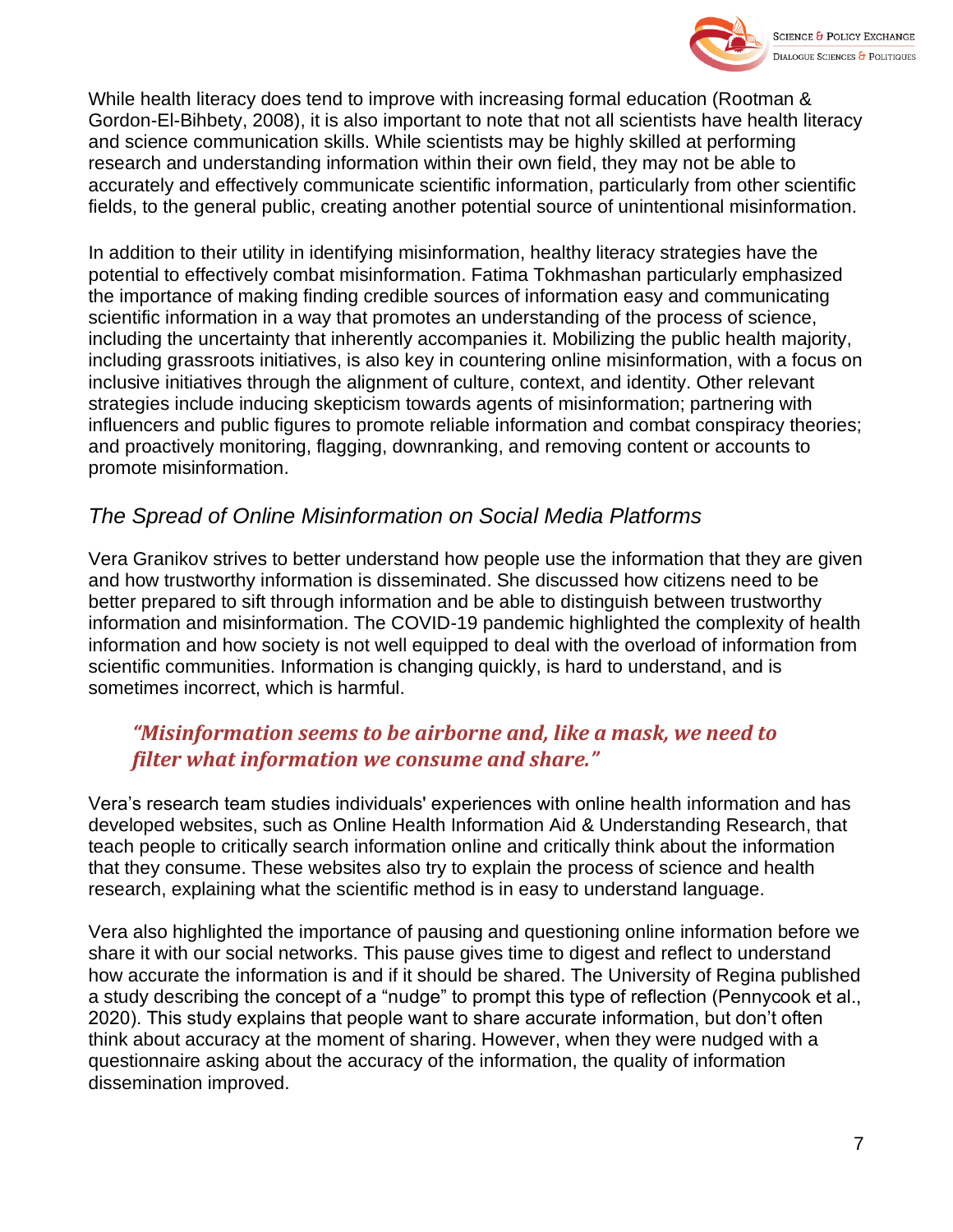

Oliver Bernard also pointed out that the current design of social networks contributes to the spread of misinformation. Social networks are for-profit companies and thus are motivated to maximize engagement and use. Content that sparks intense emotional responses, such as fear and outrage, are more likely to go viral (Susarla, 2020). Therefore, to maximize user engagement, social media algorithms are more likely to promote sensational content. Thus, the spread of misinformation is accelerated by social media algorithms. A lack of regulation of social media editorial guidelines and algorithms allows this problem to persist.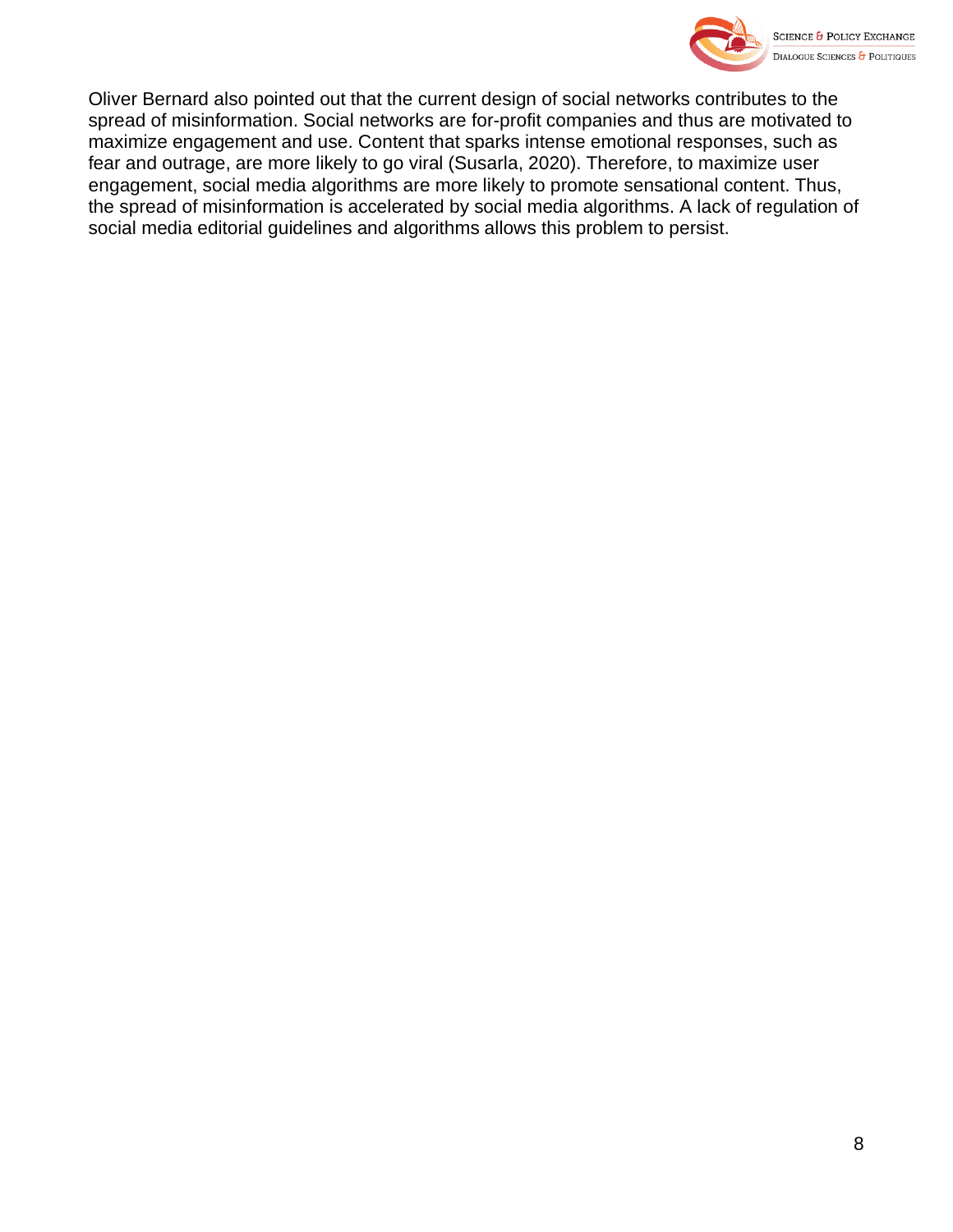

## **Recommendations and Strategies**

#### *Identifying Misinformation*

The panelists emphasized the importance of critically evaluating online health information, and the credibility of its source, especially before sharing it with your networks.

Vera Granikov recommended relying on known, trustworthy sources when searching for health information, and furthermore, suggests checking a "triangle" of three credible sources to verify if the information they provide agrees with one another. She also recommends using the 5Ws – who, what, when, where, and why – to thoroughly evaluate online misinformation.

Individuals can also make use of a variety of online resources to help them identify misinformation. We've compiled a non-exhaustive list of these resources in the next section of this report.

#### *Combating Misinformation*

#### **Recommendations for Science Communicators:**

Misinformation is difficult to tackle due to Brandolini's law, the idea that the amount of energy required to refute misinformation is an order of magnitude larger than that required to produce it. Given this challenge, Oliver Bernard first recommends that everyone approach science communication and scientific discussion with empathy. Communicators need to try new communication approaches, as top-down communication strategies are not effective for combatting rampant misinformation. Instead, expert communicators need to listen to their audiences and be empathetic and considerate of their fears and motivations.

#### **Recommendations for Education and Research:**

In terms of long-term approaches, Oliver Bernard recommends improving education. Children should be taught health literacy and critical thinking skills so they are better able to evaluate information rationally, making them less susceptible to misinformation. At the same time, scientists should be better trained for communication, which should be accompanied by more research into effective communication strategies.

Olivier also suggested that policymakers should fund research focused on understanding and tracking misinformation (e.g., how misinformation propagates online and elsewhere), as well as research on effective communication strategies to fight misinformation. It is critical to identify what forms of communication work best for the public in terms of public awareness campaigns. In January 2019, the Canadian government initiated a relevant campaign to combat election misinformation. This included \$7 million to projects aimed at increasing public awareness regarding online misinformation. Programs such as these could be expanded and improved with more targeted and effective communication strategies.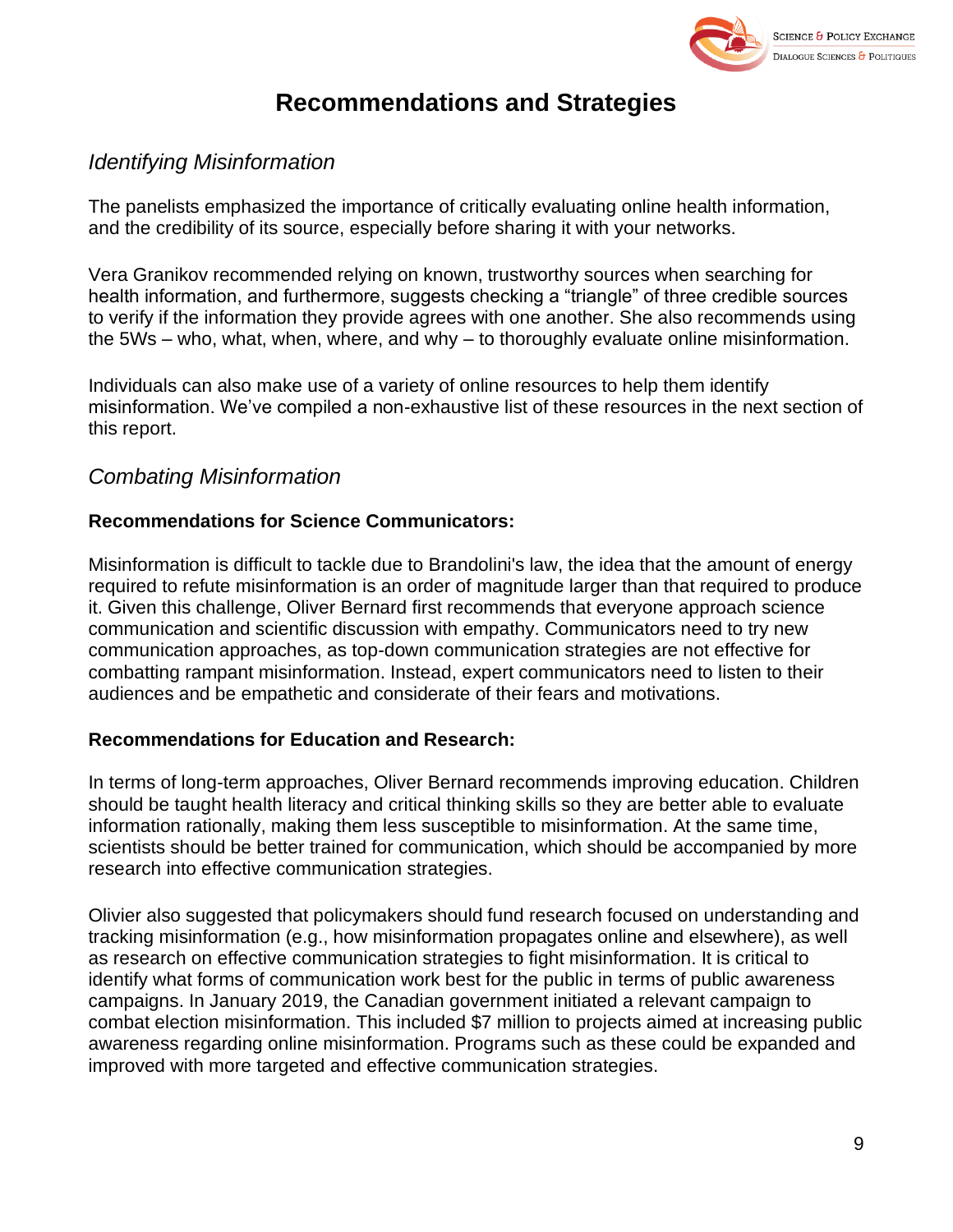

#### **Recommendations for Social Media Regulation:**

Olivier Bernard suggested that the regulation of social networks and social media content should be mandated. He argues that social media platforms have been allowed to regulate themselves, setting their own editorial guidelines. Panelist Fatima Tokhmafshan highlighted the importance of targeting social media in particular, as a recent survey by the World Health Organization (WHO) found that people aged 18-40 are more likely to receive and share scientific content on social media than anywhere else (World Health Organization, 2021). Some countries have already enacted legislation to regulate online content, such as the German Network Enforcement Act. Although concerns regarding censorship are often raised, Olivier asserts it's not restricting free speech. Rather, we need to draw a line and restrict certain misinformation that is a danger to society.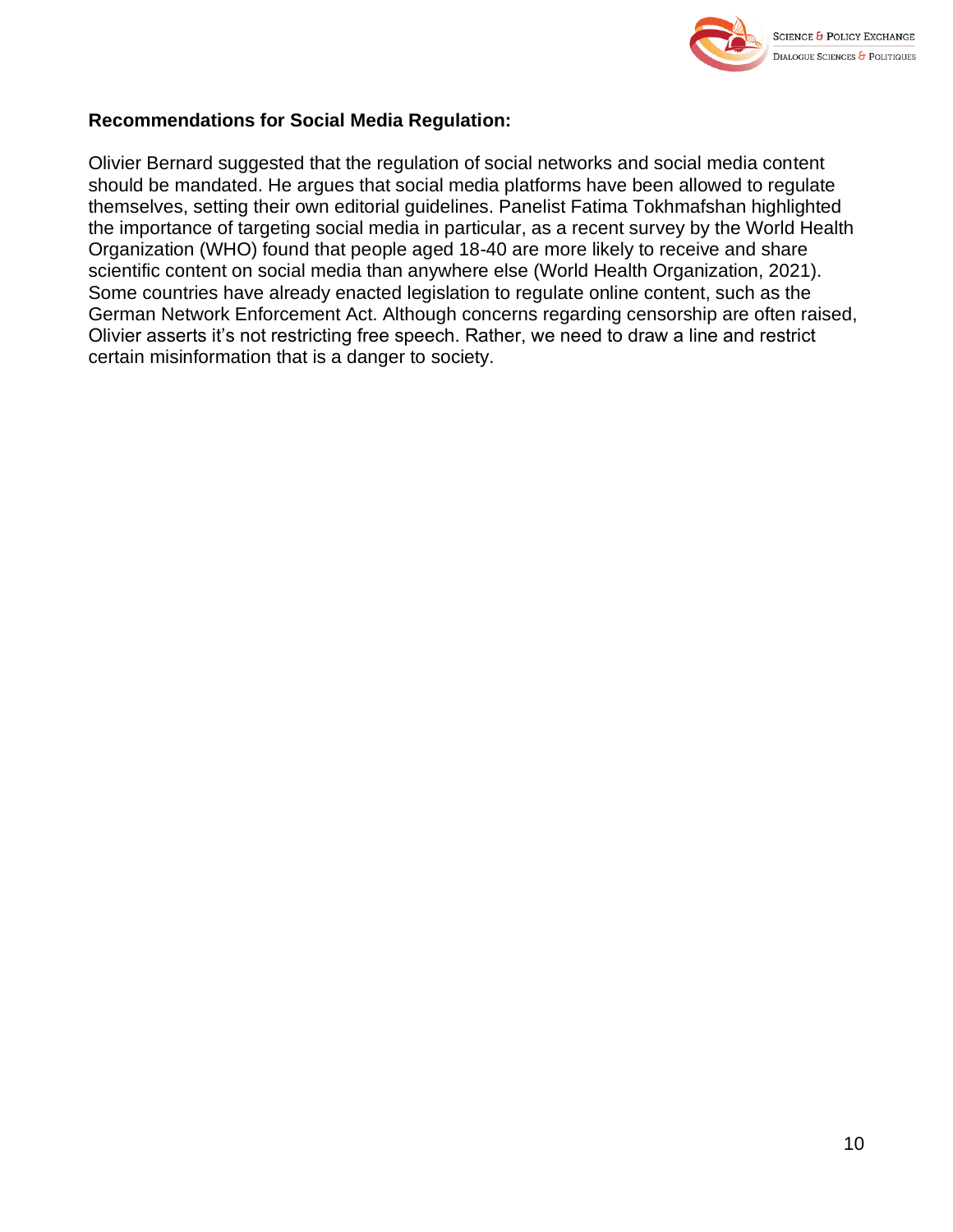

## **Resources**

#### *More information on health literacy and efforts to combat misinformation*

**#ScienceUpFirst-Together Against Misinformation in Canada -** this is a social media movement developed by a team of independent scientists, health care providers and science communicators to stop the spread of misinformation around COVID-19.

<https://www.scienceupfirst.com/>

**A Vision for a Health Literate Canada: Report of the Expert Panel on Health Literacy -** The Expert Panel on Health Literacy initiative is led by the Canadian Public Health Association. This particular report describes the scope of health literacy in Canada, barriers to proper information, and current interventions.

[https://www.cpha.ca/sites/default/files/uploads/resources/healthlit/report\\_e.pdf](https://www.cpha.ca/sites/default/files/uploads/resources/healthlit/report_e.pdf)

**Centers for Disease Control and Prevention - Health Literacy -** This site is for health communicators, public health professionals, and community leaders who seek information and tools on health literacy research, practice, and evaluation. In addition, information on health literacy efforts around the United States are available for observation.

<https://www.cdc.gov/healthliteracy/>

**Vaccine Misinformation Field Guide - Unicef, First Draft, Yale Institute for Global Health, and PGP (The Public Good Projects) -** The Vaccine Misinformation Management Field Guide was creating through partnerships between Unicef, First Draft, Yale Institute for Global Health, and PGP (The Public Good Projects). This guide was developed for organizations looking to address the global infodemic through strategic and well-coordinated national efforts that seek to counter vaccine misinformation and build demand for vaccination that are informed by social listening.

<https://vaccinemisinformation.guide/>

**MedlinePlus (from the US National Library of Medicine) - Evaluating Health Information -** This site provides guides and tutorials to aid the evaluation of whether or not health information is accurate. Articles and videos on various health literacy subjects can be found here for people of many different backgrounds.

<https://medlineplus.gov/evaluatinghealthinformation.html>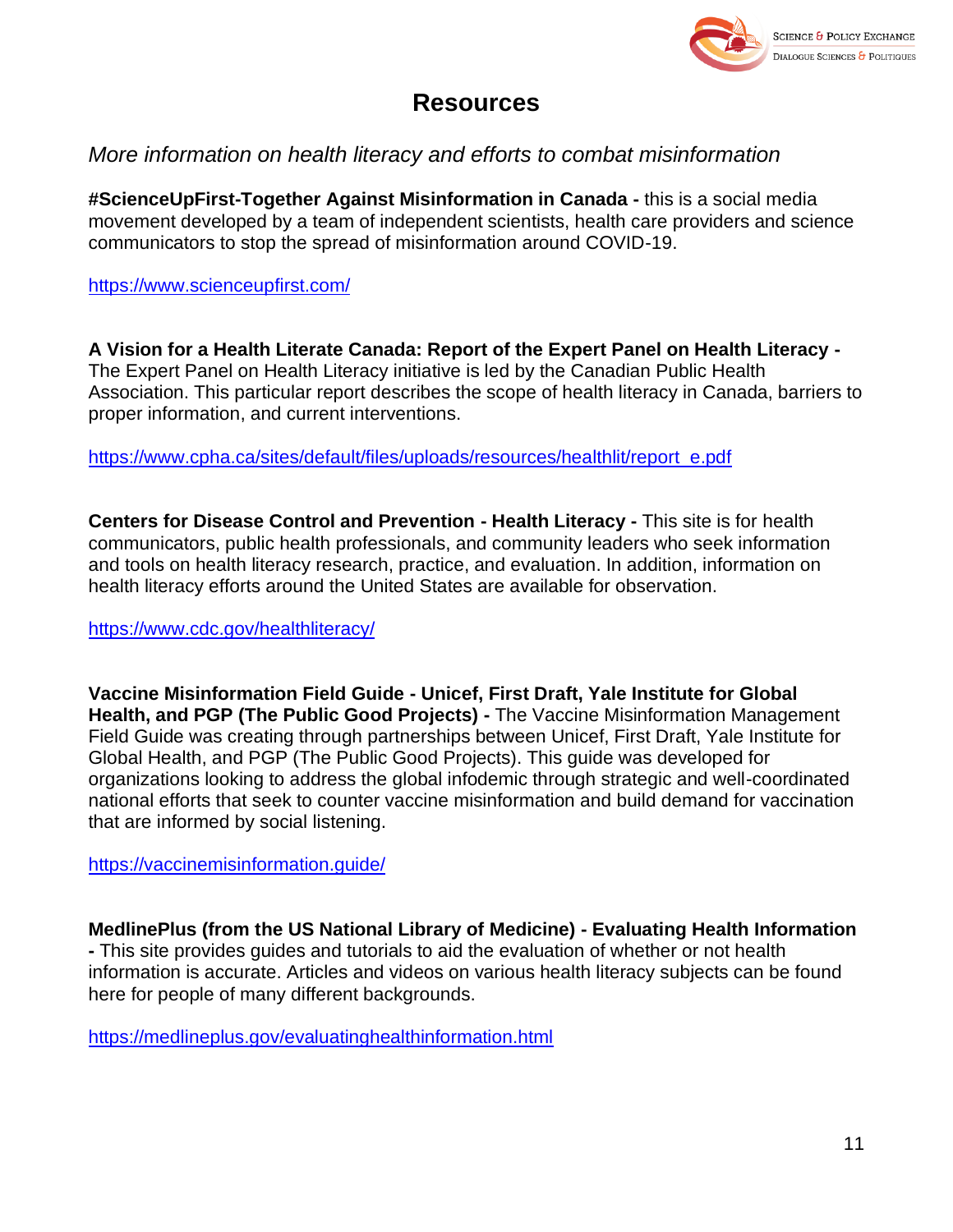

**Audio Resources to Counter Misinformation - UNESCO -** These audio messages from UNESCO were developed to counter misinformation that has become more prevalent during the pandemic. These resources can be freely used by radio stations from around the world. Messages are available in English, French, Spanish and Arabic and can be freely downloaded here.

<https://en.unesco.org/covid19/communicationinformationresponse/audioresources>

**Online Health Information Aid -** This site provides a tool to help with searching, evaluating, and using health information.

<https://www.healthsanteinfo.ca/>

**Understanding Research** - This platform can be used to improve understanding of research concepts among people of many different backgrounds.

<https://osf.io/p4bsy/>

**Evidence for Democracy - Misinformation in Canada; Research and Policy Options -** This report characterizes the research landscape in Canada and provides options for addressing misinformation.

[https://evidencefordemocracy.ca/en/research/reports/misinformation-canada-research-and](https://evidencefordemocracy.ca/en/research/reports/misinformation-canada-research-and-policy-options)[policy-options](https://evidencefordemocracy.ca/en/research/reports/misinformation-canada-research-and-policy-options)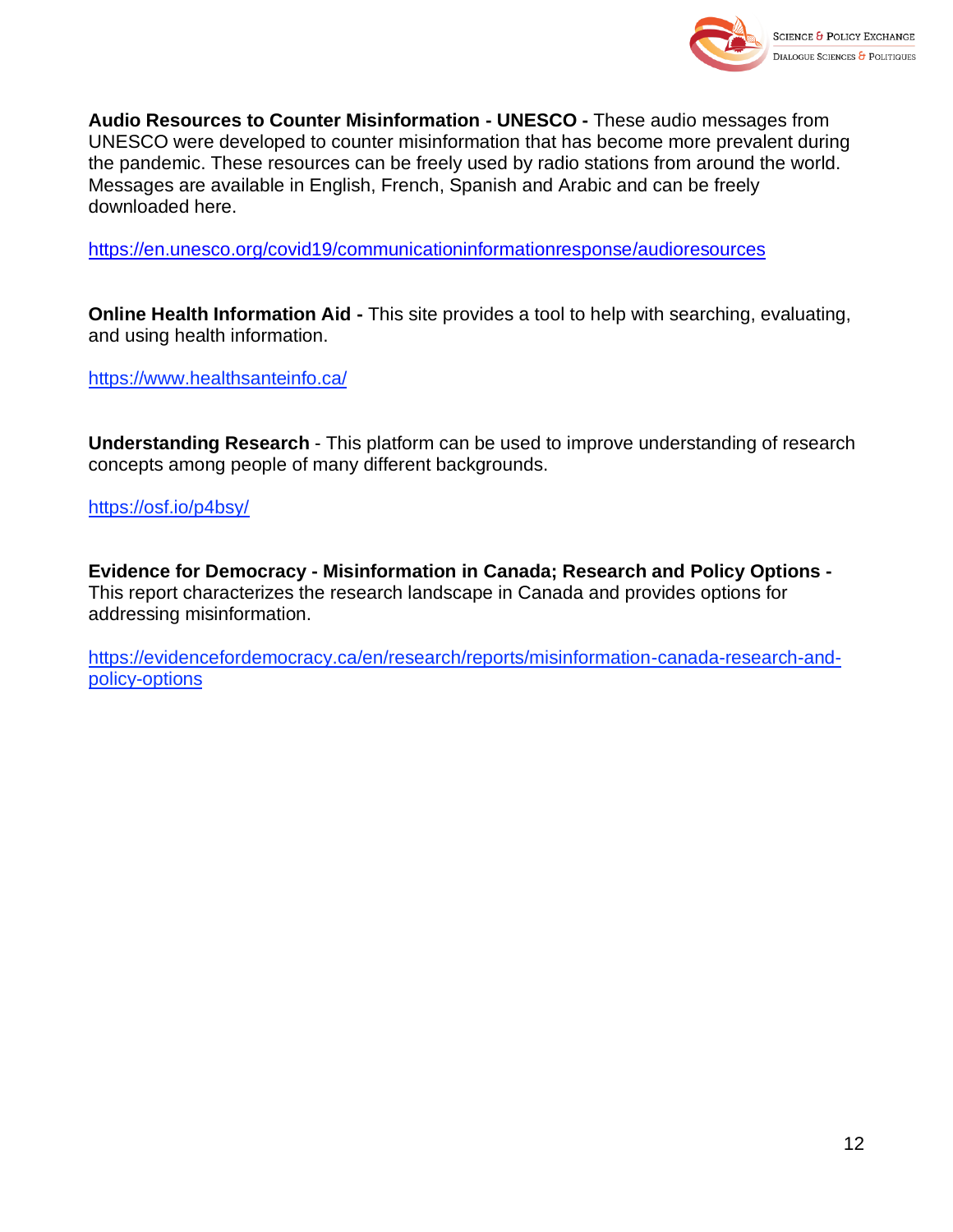

#### **References**

Chou, W. Y. S., Gaysynsky, A., & Cappella, J. N. (2020). Where We Go From Here: Health Misinformation on Social Media. *American Journal of Public Health*, *110*(S3), S273–S275.

Davies, S.R. (2008). Constructing communication: Talking to scientists about talking to the public. *Science Communication*, *29*(4), 413–434.

Murray, T. S., Hagey, J., Willms, D., Shillington, R., & Desjardins, R. (2008). Health literacy in Canada: a healthy understanding. Retrieved from https://escholarship.org/uc/item/890661nm.

Ng, E., & Omariba, D. W. R. (2014). Immigration, generational status and health literacy in Canada. H*ealth Education Journal*, *73*(6), 668-682.

Pennycook, G., McPhetres, J., Zhang, Y., Lu, J. G., & Rand, D. G. (2020). Fighting COVID-19 misinformation on social media: Experimental evidence for a scalable accuracy-nudge intervention. *Psychological Science*, *31*(7), 770-780.

Pew Research Center. (2016). *The Politics of Climate*. https://www.pewresearch.org/science/2016/10/04/the-politics-of-climate/

Rootman, I., & Gordon-El-Bihbety, D. (2008). A vision for a health literate Canada. Ottawa, ON: Canadian Public Health Association.

Sims, M. J., Madden, H., Cacciatore, M., & Yeo, S. (2016). The lure of rationality: Why does the deficit model persist in science communication? *Public Understanding of Science*, *25*(4), 400-414.

Spring, M. (2020, May 27). Coronavirus: The human cost of virus misinformation. *BBC News.* https://www.bbc.com/news/stories-52731624

Statistics Canada. (2021). *Misinformation during the COVID-19 pandemic*. https://www150.statcan.gc.ca/n1/pub/45-28-0001/2021001/article/00003-eng.htm

Sturgis, P., & Allum, N. (2004). Science in society: re-evaluating the deficit model of public attitudes. *Public Understanding of Science*, *13*(1), 55-74.

Susarla, A. (2020, January 28). Hate Cancel Culture? Blame Algorithms. *The Conversation.* https://theconversation.com/hate-cancel-culture-blame-algorithms-129402.

Williamson, P. (2016). Take the time and effort to correct misinformation. *Nature News*, *540*(7632), 171.

World Health Organization. (2020). *Managing the COVID-19 infodemic: Promoting healthy behaviours and mitigating the harm from misinformation and disinformation*. https://www.who.int/news/item/23-09-2020-managing-the-covid-19-infodemic-promotinghealthy-behaviours-and-mitigating-the-harm-from-misinformation-and-disinformation.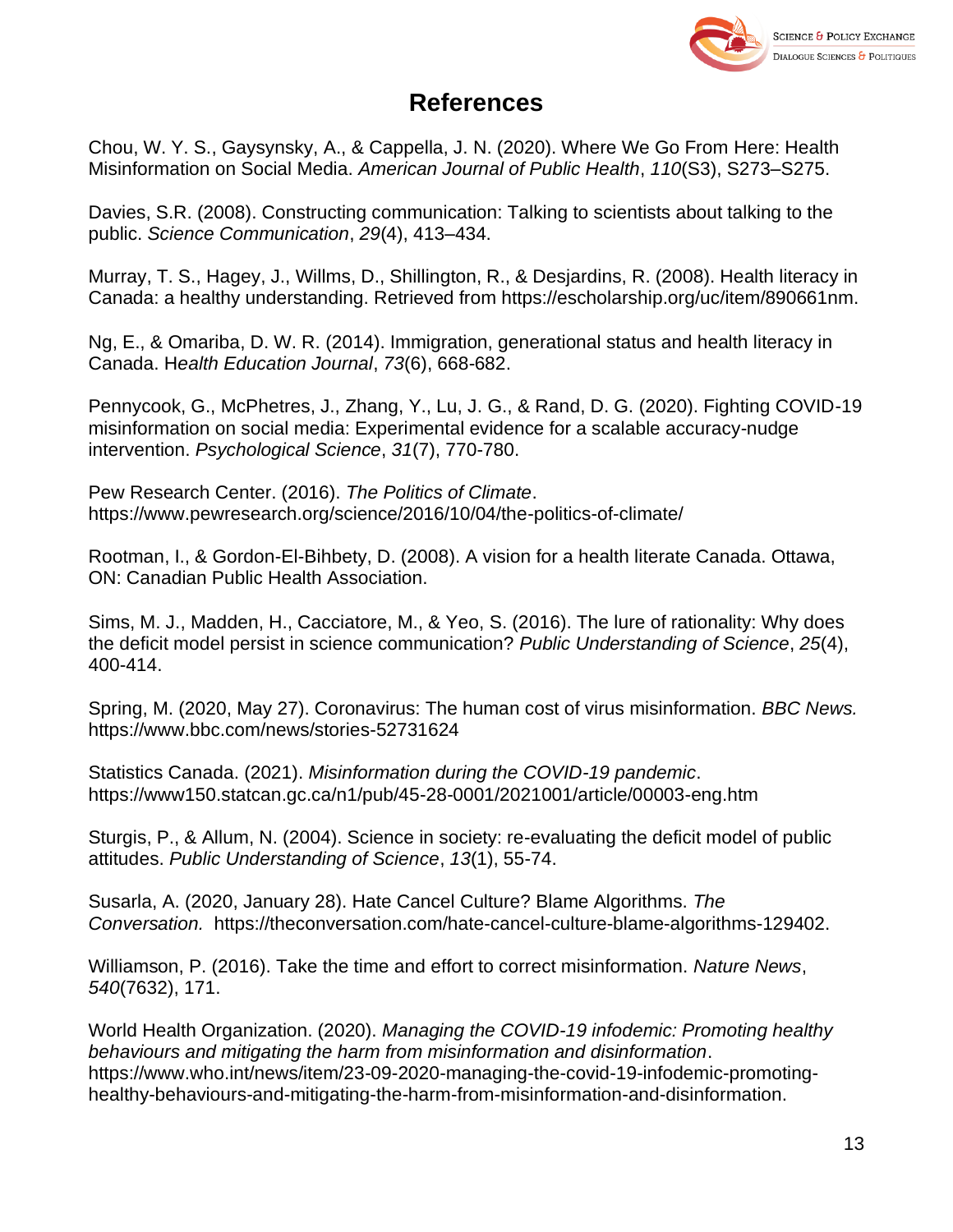

World Health Organization. (2021). *Social Media & COVID-19: A Global Study of Digital Crisis Interaction among Gen Z and Millennials.* https://www.who.int/news-room/featurestories/detail/social-media-covid-19-a-global-study-of-digital-crisis-interaction-among-gen-zand-millennials.

Yeo S. K., Xenos, M., Brossard, D., & Scheufele, D.A. (2015). Selecting our own science: How communication contexts and individual traits shape information seeking. *The Annals of the American Academy of Political and Social Science*, *658*, 172–191.

Zumbo, B., Kelly, K., Begoray, D., Kazanjian, A., Mullet, J., & Hayes, M. (2006). The development and validation of measures of "Health Literacy" in different populations. *UBC Institute of Health Promotion Research and UVic Community Health Promotion Research: University of British Columbia*.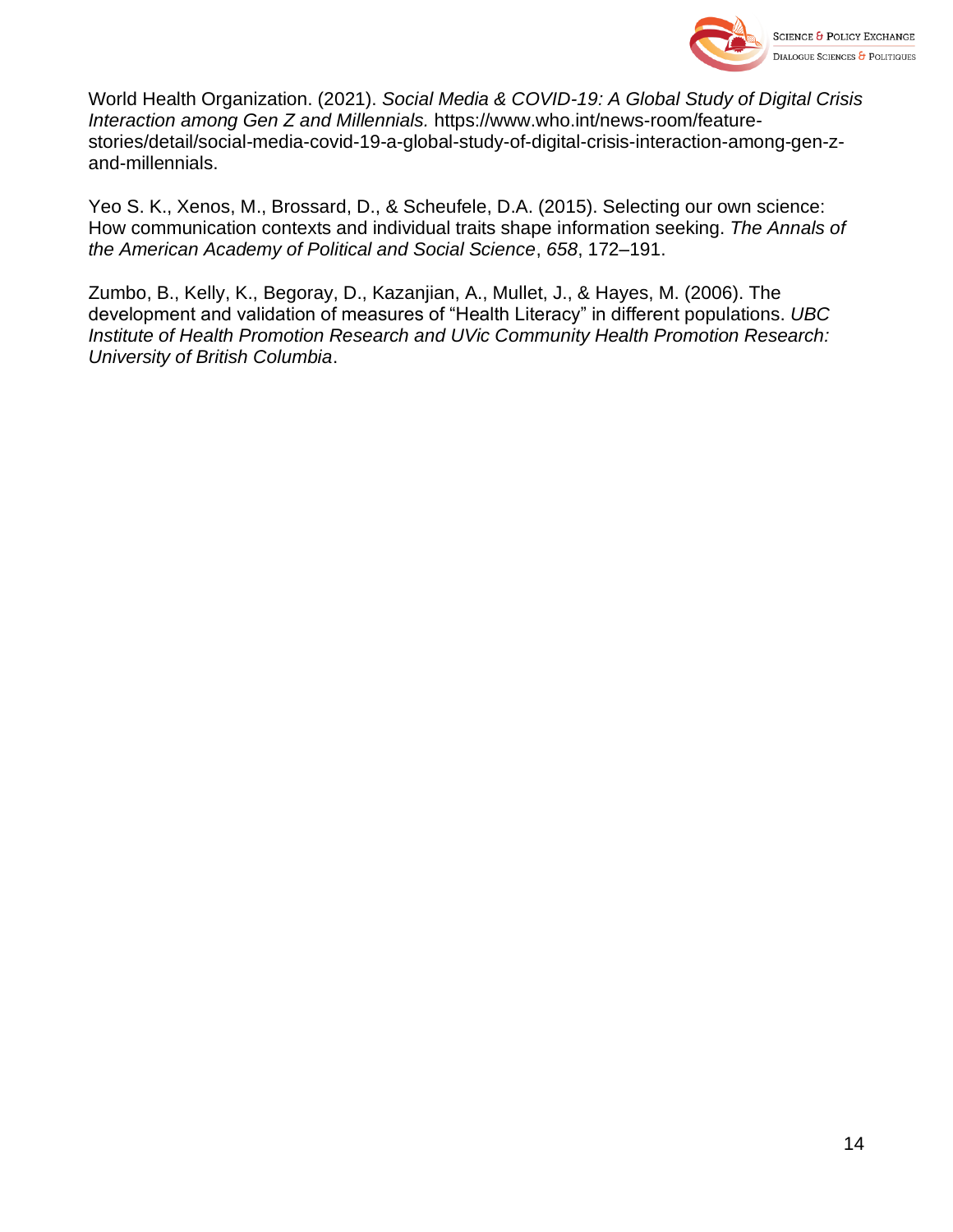

## **About the SPE Team**

We appreciate the contribution of all the volunteers at *Science and Policy Exchange* who kindly spent time and effort to make this public forum possible. In alphabetical order:

**Anand, Sai Priya -** Ph.D. Candidate in Microbiology and Immunology at McGill University, volunteer at SPE, interested in virology, science communication, science and public health policy. [\[LinkedIn\]](https://www.linkedin.com/in/sai-priya-anand-8344bbb1/)

**Anderson, Emma -** M.Sc. in Bioresource Engineering, volunteer news researcher at SPE, interested in science communication and science-informed policy making, especially with regards to environmental management. [\[LinkedIn\]](https://www.linkedin.com/in/emma-cooper-anderson/)

**Badrinarayanan, Saishree -** Ph.D. in Neuroscience at McGill University, Co-President at SPE, interested in science, society and policy and how the three interact with each other [\[LinkedIn\]](https://www.linkedin.com/in/saishree-badrinarayanan/)

**Caballero, Jonathan -** Ph.D. in Psychology, Public Forum Lead at SPE, interested in evidence-based approaches for decision-making, science communication, Knowledge Translation / Implementation Science, and scientific project management [\[LinkedIn\]](https://www.linkedin.com/in/jonathan-a-caballero/)

**Dakessian, Maïa -** M.A.Sc. in Bioethics/Medical Ethics, VP Editor at SPE, interested in the mental health impact of language barriers in access to healthcare on informal caregivers in an interpreting/translating setting, in data-informed decision making and in science communication. [\[LinkedIn\]](https://www.linkedin.com/in/ma%C3%AFa-dakessian-6bb062174/)

**Easson, Kaitlyn -** Ph.D. candidate in Neuroscience at McGill University, volunteer at SPE, interested in neuroimaging, neurodevelopment, and bridging the gap between science and policy with evidence-informed decision-making. [\[LinkedIn\]](https://www.linkedin.com/in/kaitlyn-easson/)

**Gouronnec, Alizee -** M.Sc. in Molecular Biology, volunteer at SPE, interested in connected health policy, mental health in the workplace and research institutes and bridging the gap between academia and industry. [\[LinkedIn\]](https://www.linkedin.com/in/alizee-gouronnec/?originalSubdomain=ca)

**Jordan, Ed -** MSc in Epidemiology candidate, volunteer at SPE, interested in health policy and economics, health data science, and science communication. [\[LinkedIn\]](https://www.linkedin.com/feed/)

**Joseph, Teresa -** Ph.D. (Neuroscience), working as a Research consultant and Clinical Scientist Associate. Volunteer at SPE, interested in digital health, neuropsychiatry, science and innovation policy. [\[LinkedIn\]](https://www.linkedin.com/in/teresa-joseph-62450a28/)

**MacKeigan, Paul -** Ph.D. in Biology, volunteer at SPE, interested in science diplomacy, community engagement and water security. [\[LinkedIn\]](https://www.linkedin.com/in/paul-mackeigan-91316287/)

**Papalampropoulou-Tsiridou, Melina -** Ph.D. in Neuroscience, volunteer at SPE, interested in combining her PhD and MBA training to advance research and bring treatments to patients faster. [\[LinkedIn\]](https://www.linkedin.com/in/melina-papalampropoulou-tsiridou/)